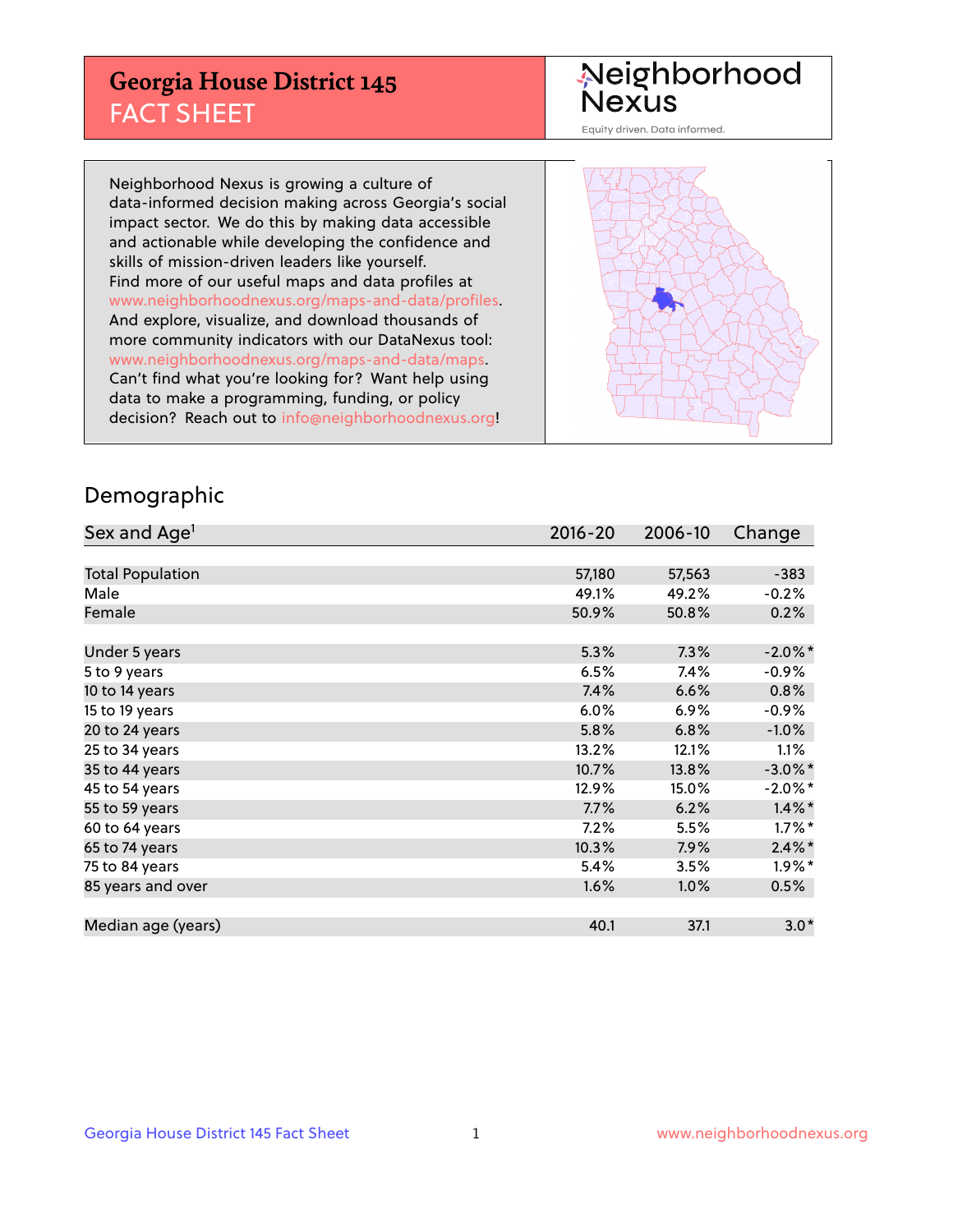## Demographic, continued...

| Race <sup>2</sup>                                            | 2016-20     | 2006-10 | Change     |
|--------------------------------------------------------------|-------------|---------|------------|
| <b>Total population</b>                                      | 57,180      | 57,563  | $-383$     |
| One race                                                     | 97.7%       | 97.9%   | $-0.2%$    |
| White                                                        | 58.2%       | 61.8%   | $-3.6\%$ * |
| <b>Black or African American</b>                             | 37.1%       | 32.4%   | 4.7%*      |
| American Indian and Alaska Native                            | 0.3%        | 0.4%    | $-0.1%$    |
| Asian                                                        | 1.2%        | 1.2%    | 0.1%       |
| Native Hawaiian and Other Pacific Islander                   | 0.1%        | 0.1%    | 0.0%       |
| Some other race                                              | 0.9%        | 2.1%    | $-1.3%$    |
| Two or more races                                            | 2.3%        | 2.1%    | 0.2%       |
| Race alone or in combination with other race(s) <sup>3</sup> | $2016 - 20$ | 2006-10 | Change     |
|                                                              |             |         |            |
| <b>Total population</b>                                      | 57,180      | 57,563  | $-383$     |
| White                                                        | 60.1%       | 63.4%   | $-3.3\%$ * |
| <b>Black or African American</b>                             | 38.5%       | 33.4%   | $5.1\%$ *  |
| American Indian and Alaska Native                            | 0.8%        | 1.2%    | $-0.4%$    |
| Asian                                                        | 1.9%        | 1.6%    | 0.3%       |
| Native Hawaiian and Other Pacific Islander                   | 0.1%        | 0.2%    | $-0.0%$    |
| Some other race                                              | 1.1%        | 2.4%    | $-1.3%$    |
| Hispanic or Latino and Race <sup>4</sup>                     | $2016 - 20$ | 2006-10 | Change     |
|                                                              |             |         |            |
| <b>Total population</b>                                      | 57,180      | 57,563  | $-383$     |
| Hispanic or Latino (of any race)                             | 5.5%        | 5.6%    | $-0.1%$    |
| Not Hispanic or Latino                                       | 94.5%       | 94.4%   | 0.1%       |
| White alone                                                  | 54.2%       | 58.7%   | $-4.6%$ *  |
| <b>Black or African American alone</b>                       | 36.8%       | 32.2%   | 4.6%*      |
| American Indian and Alaska Native alone                      | 0.3%        | 0.4%    | $-0.1%$    |
| Asian alone                                                  | 1.2%        | 1.2%    | 0.1%       |
| Native Hawaiian and Other Pacific Islander alone             | 0.1%        | 0.1%    | 0.0%       |
| Some other race alone                                        | 0.0%        | 0.1%    | $-0.1%$    |
| Two or more races                                            | 1.9%        | 1.8%    | 0.1%       |
| U.S. Citizenship Status <sup>5</sup>                         | 2016-20     | 2006-10 | Change     |
|                                                              |             |         |            |
| Foreign-born population                                      | 2,105       | 2,459   | $-354$     |
| Naturalized U.S. citizen                                     | 58.6%       | 31.8%   | 26.8%*     |
| Not a U.S. citizen                                           | 41.4%       | 68.2%   | $-26.8%$   |
|                                                              |             |         |            |
| Citizen, Voting Age Population <sup>6</sup>                  | 2016-20     | 2006-10 | Change     |
| Citizen, 18 and over population                              | 43,237      | 41,351  | 1,886      |
| Male                                                         | 46.8%       | 47.9%   | $-1.1%$    |
| Female                                                       | 53.2%       | 52.1%   | 1.1%       |
|                                                              |             |         |            |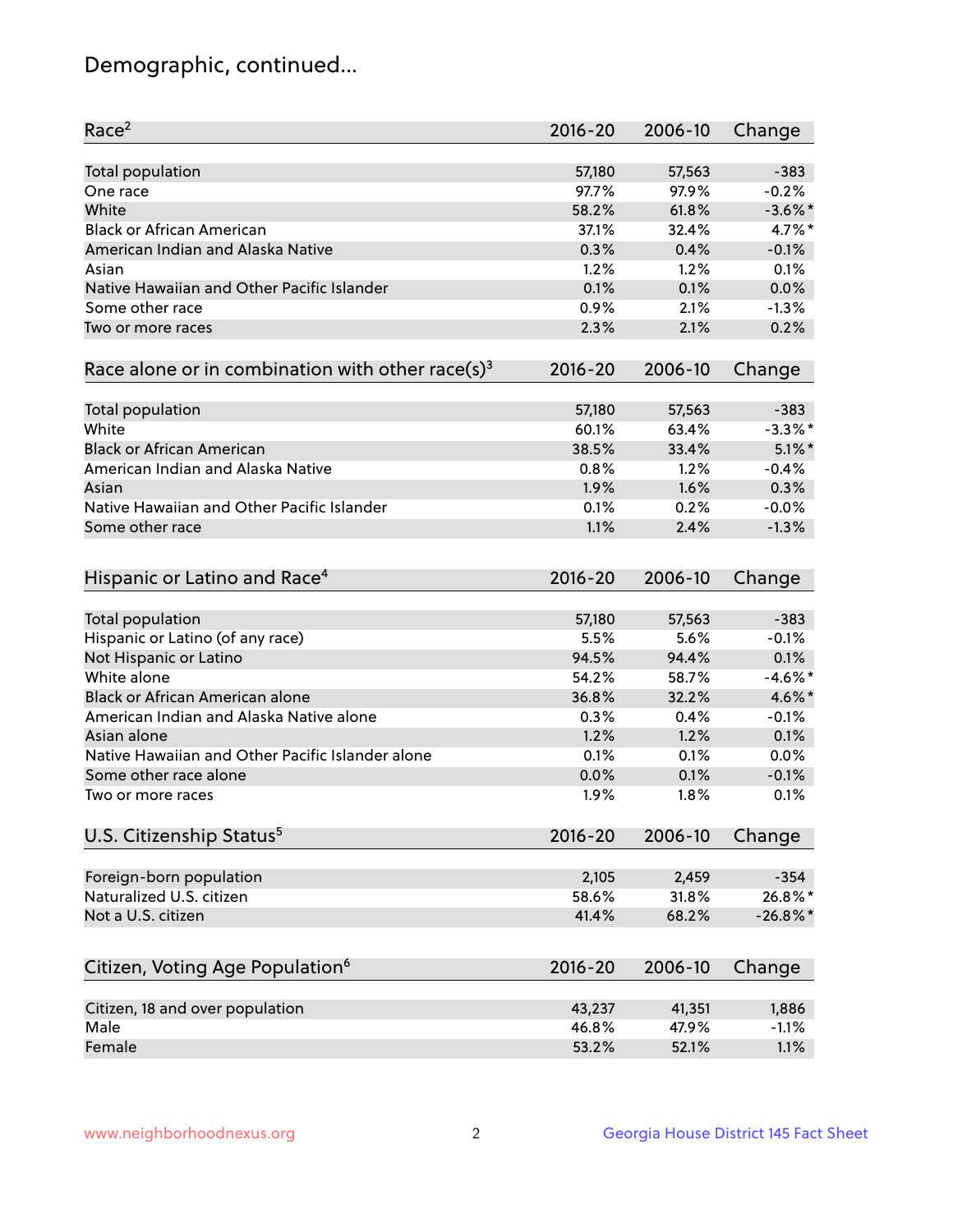#### Economic

| Income <sup>7</sup>                                 | 2016-20 | 2006-10 | Change     |
|-----------------------------------------------------|---------|---------|------------|
|                                                     |         |         |            |
| All households                                      | 22,698  | 21,320  | 1,378 *    |
| Less than \$10,000                                  | 9.7%    | 10.7%   | $-1.0%$    |
| \$10,000 to \$14,999                                | 5.4%    | 6.8%    | $-1.5%$    |
| \$15,000 to \$24,999                                | 12.8%   | 12.1%   | 0.7%       |
| \$25,000 to \$34,999                                | 11.8%   | 12.7%   | $-0.9%$    |
| \$35,000 to \$49,999                                | 13.2%   | 15.1%   | $-1.9%$    |
| \$50,000 to \$74,999                                | 17.8%   | 17.8%   | $-0.0%$    |
| \$75,000 to \$99,999                                | 11.2%   | 12.4%   | $-1.2%$    |
| \$100,000 to \$149,999                              | 12.3%   | 8.7%    | $3.6\%$ *  |
| \$150,000 to \$199,999                              | 3.6%    | 2.5%    | 1.1%       |
| \$200,000 or more                                   | 2.3%    | 1.3%    | 1.1%       |
| Median household income (dollars)                   | 46,974  | 41,270  | 5,704*     |
| Mean household income (dollars)                     | 60,791  | 53,571  | 7,219 *    |
| With earnings                                       | 68.9%   | 77.8%   | $-8.9\%$ * |
| Mean earnings (dollars)                             | 63,735  | 54,098  | $9,637*$   |
| <b>With Social Security</b>                         | 38.0%   | 29.2%   | $8.9\%$ *  |
| Mean Social Security income (dollars)               | 17,649  | 13,668  | 3,981*     |
| With retirement income                              | 24.9%   | 22.8%   | 2.1%       |
| Mean retirement income (dollars)                    | 23,739  | 19,614  | 4,125*     |
| With Supplemental Security Income                   | 7.5%    | 5.0%    | $2.5%$ *   |
| Mean Supplemental Security Income (dollars)         | 9,149   | 7,305   | $1,844*$   |
| With cash public assistance income                  | 0.9%    | 2.2%    | $-1.3%$    |
| Mean cash public assistance income (dollars)        | 175     | 2,513   | $-2,338*$  |
| With Food Stamp/SNAP benefits in the past 12 months | 14.8%   | 15.0%   | $-0.2%$    |
|                                                     |         |         |            |
| Families                                            | 14,892  | 14,600  | 291        |
| Less than \$10,000                                  | 5.9%    | 8.6%    | $-2.7%$ *  |
| \$10,000 to \$14,999                                | 2.7%    | 3.9%    | $-1.3%$    |
| \$15,000 to \$24,999                                | 10.6%   | 10.1%   | 0.5%       |
| \$25,000 to \$34,999                                | 11.3%   | 10.3%   | 1.0%       |
| \$35,000 to \$49,999                                | 14.5%   | 15.3%   | $-0.8%$    |
| \$50,000 to \$74,999                                | 17.9%   | 19.6%   | $-1.6%$    |
| \$75,000 to \$99,999                                | 13.2%   | 15.3%   | $-2.1%$    |
| \$100,000 to \$149,999                              | 15.6%   | 11.8%   | 3.8%       |
| \$150,000 to \$199,999                              | 5.1%    | 3.5%    | 1.6%       |
| \$200,000 or more                                   | 3.2%    | 1.6%    | 1.6%       |
| Median family income (dollars)                      | 56,105  | 52,206  | 3,900*     |
| Mean family income (dollars)                        | 71,568  | 62,479  | 9,089*     |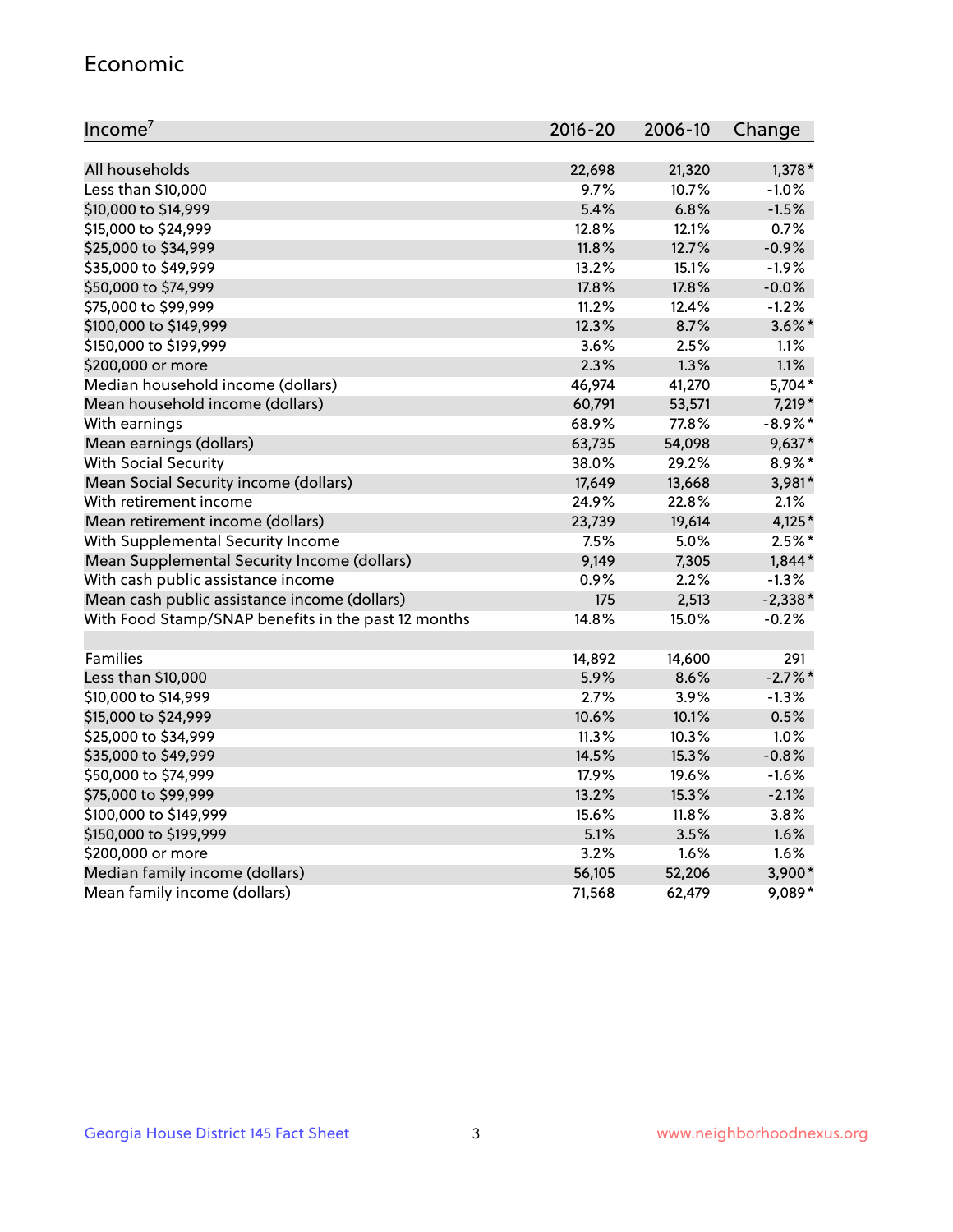## Economic, continued...

| Income, continued <sup>8</sup>                                        | $2016 - 20$ | 2006-10 | Change      |
|-----------------------------------------------------------------------|-------------|---------|-------------|
|                                                                       |             |         |             |
| Nonfamily households                                                  | 7,806       | 6,720   | 1,086*      |
| Median nonfamily income (dollars)                                     | 27,207      | 26,806  | 400         |
| Mean nonfamily income (dollars)                                       | 37,956      | 32,753  | $5,204*$    |
| Median earnings for workers (dollars)                                 | 30,683      | 26,764  | 3,920*      |
| Median earnings for male full-time, year-round workers<br>(dollars)   | 46,274      | 40,180  | $6,093*$    |
| Median earnings for female full-time, year-round workers<br>(dollars) | 37,023      | 31,369  | 5,655*      |
| Per capita income (dollars)                                           | 25,140      | 20,708  | 4,432*      |
|                                                                       | $2016 - 20$ | 2006-10 |             |
| Families and People Below Poverty Level <sup>9</sup>                  |             |         | Change      |
| <b>All families</b>                                                   | 14.9%       | 16.1%   | $-1.3%$     |
| With related children under 18 years                                  | 25.2%       | 27.0%   | $-1.8%$     |
| With related children under 5 years only                              | 22.8%       | 26.1%   | $-3.3%$     |
| Married couple families                                               | 8.7%        | 7.4%    | 1.3%        |
| With related children under 18 years                                  | 13.6%       | 11.7%   | 1.9%        |
| With related children under 5 years only                              | 3.4%        | 14.8%   | $-11.4%$    |
| Families with female householder, no husband present                  | 28.8%       | 42.8%   | $-13.9\%$ * |
| With related children under 18 years                                  | 43.3%       | 52.6%   | $-9.3%$     |
| With related children under 5 years only                              | 46.6%       | 45.6%   | 1.0%        |
| All people                                                            | 18.3%       | 21.0%   | $-2.6%$     |
| Under 18 years                                                        | 27.9%       | 33.7%   | $-5.8%$     |
| Related children under 18 years                                       | 27.9%       | 33.2%   | $-5.4%$     |
| Related children under 5 years                                        | 28.8%       | 39.8%   | $-11.0%$    |
| Related children 5 to 17 years                                        | 27.6%       | 30.7%   | $-3.1%$     |
| 18 years and over                                                     | 15.5%       | 16.6%   | $-1.1%$     |
| 18 to 64 years                                                        | 16.1%       | 17.4%   | $-1.3%$     |
| 65 years and over                                                     | 13.5%       | 12.8%   | 0.6%        |
| People in families                                                    | 16.4%       | 19.2%   | $-2.8%$     |
| Unrelated individuals 15 years and over                               | 27.1%       | 29.9%   | $-2.8%$     |
|                                                                       |             |         |             |
| Non-Hispanic white people                                             | 13.5%       | 13.6%   | $-0.1%$     |
| Black or African-American people                                      | 20.6%       | 32.2%   | $-11.6\%$ * |
| Asian people                                                          | 15.3%       | 7.3%    | 8.0%        |
| Hispanic or Latino people                                             | 47.0%       | 36.0%   | 11.0%       |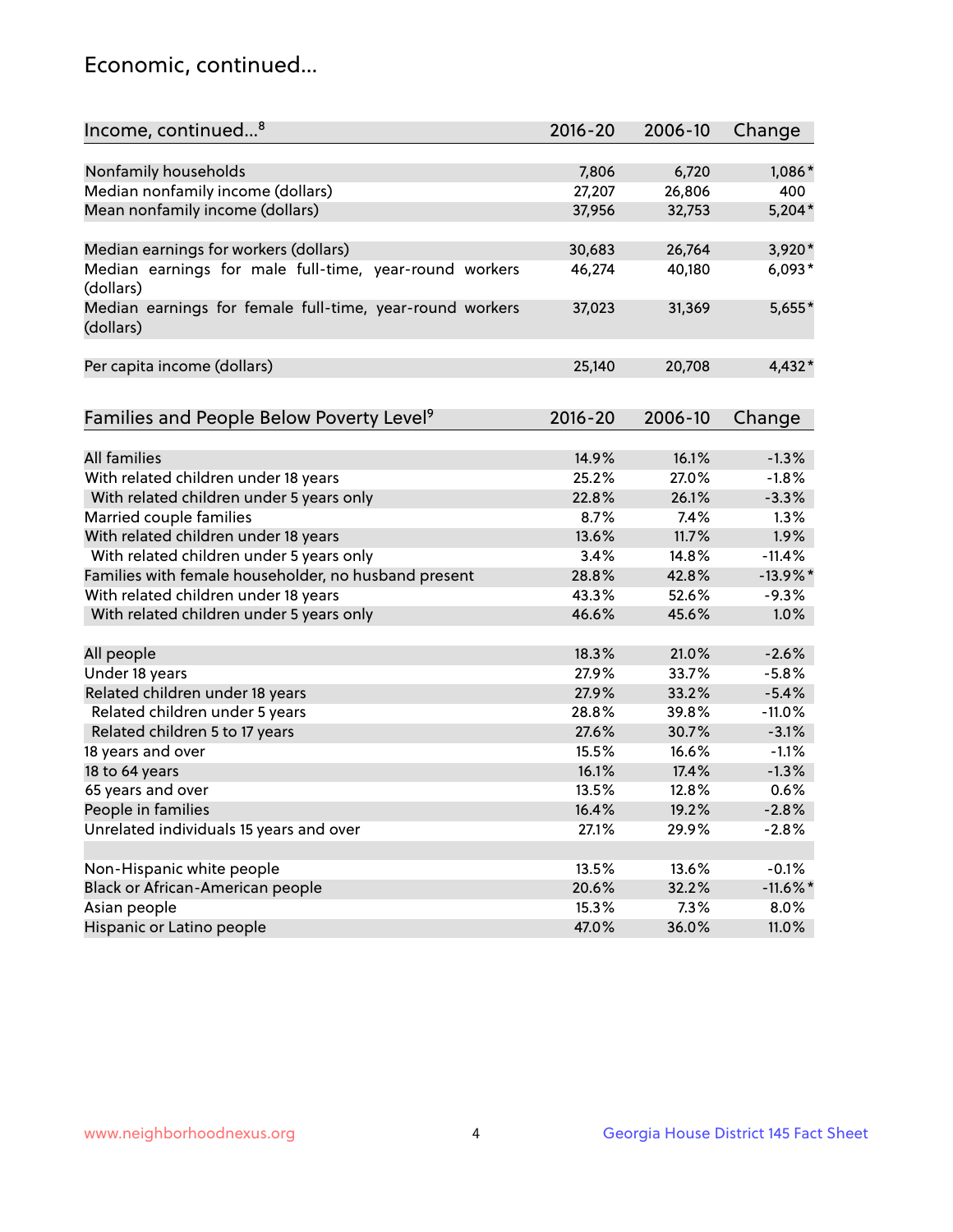## Employment

| Employment Status <sup>10</sup>                                             | $2016 - 20$ | 2006-10 | Change     |
|-----------------------------------------------------------------------------|-------------|---------|------------|
|                                                                             |             |         |            |
| Population 16 years and over                                                | 45,488      | 44,525  | 963        |
| In labor force                                                              | 58.1%       | 62.4%   | $-4.2%$ *  |
| Civilian labor force                                                        | 56.4%       | 60.0%   | $-3.5%$    |
| Employed                                                                    | 51.7%       | 53.6%   | $-1.9%$    |
| Unemployed                                                                  | 4.7%        | 6.4%    | $-1.7%$    |
| <b>Armed Forces</b>                                                         | 1.7%        | 2.4%    | $-0.7%$    |
| Not in labor force                                                          | 41.9%       | 37.6%   | 4.2%       |
|                                                                             |             |         |            |
| Civilian labor force                                                        | 25,664      | 26,699  | $-1,035$   |
| <b>Unemployment Rate</b>                                                    | 8.4%        | 10.7%   | $-2.3%$    |
|                                                                             |             |         |            |
| Females 16 years and over                                                   | 23,892      | 22,971  | 921        |
| In labor force                                                              | 52.2%       | 56.2%   | $-4.0%$    |
| Civilian labor force                                                        | 51.8%       | 55.7%   | $-3.9%$    |
| Employed                                                                    | 46.6%       | 49.7%   | $-3.1%$    |
| Own children of the householder under 6 years                               | 3,846       | 4,658   | $-812*$    |
| All parents in family in labor force                                        | 71.0%       | 66.4%   | 4.6%       |
|                                                                             |             |         |            |
| Own children of the householder 6 to 17 years                               | 8,391       | 8,224   | 167        |
| All parents in family in labor force                                        | 71.6%       | 67.6%   | 4.0%       |
|                                                                             |             |         |            |
| Industry <sup>11</sup>                                                      | $2016 - 20$ | 2006-10 | Change     |
|                                                                             |             |         |            |
| Civilian employed population 16 years and over                              | 23,515      | 23,852  | $-338$     |
| Agriculture, forestry, fishing and hunting, and mining                      | 1.0%        | 1.3%    | $-0.4%$    |
| Construction                                                                | 6.1%        | 9.8%    | $-3.7\%$ * |
| Manufacturing                                                               | 8.0%        | 10.7%   | $-2.7%$ *  |
| Wholesale trade                                                             | 1.9%        | 3.7%    | $-1.7%$    |
| Retail trade                                                                | 15.7%       | 11.6%   | $4.2\%$ *  |
| Transportation and warehousing, and utilities                               | 8.5%        | 5.6%    | $2.9\%$ *  |
| Information                                                                 | 0.8%        | 1.1%    | $-0.3%$    |
| Finance and insurance, and real estate and rental and leasing               | 5.5%        | 3.6%    | 1.9%       |
| Professional, scientific, and management, and administrative                | $9.0\%$     | 8.3%    | 0.7%       |
| and waste management services                                               |             |         |            |
| Educational services, and health care and social assistance                 | 20.1%       | 18.6%   | 1.6%       |
| Arts, entertainment, and recreation, and accommodation and<br>food services | 8.7%        | 7.5%    | 1.2%       |
| Other services, except public administration                                | 5.1%        | 6.3%    | $-1.1%$    |
| Public administration                                                       | 9.6%        | 12.0%   | $-2.4\%$ * |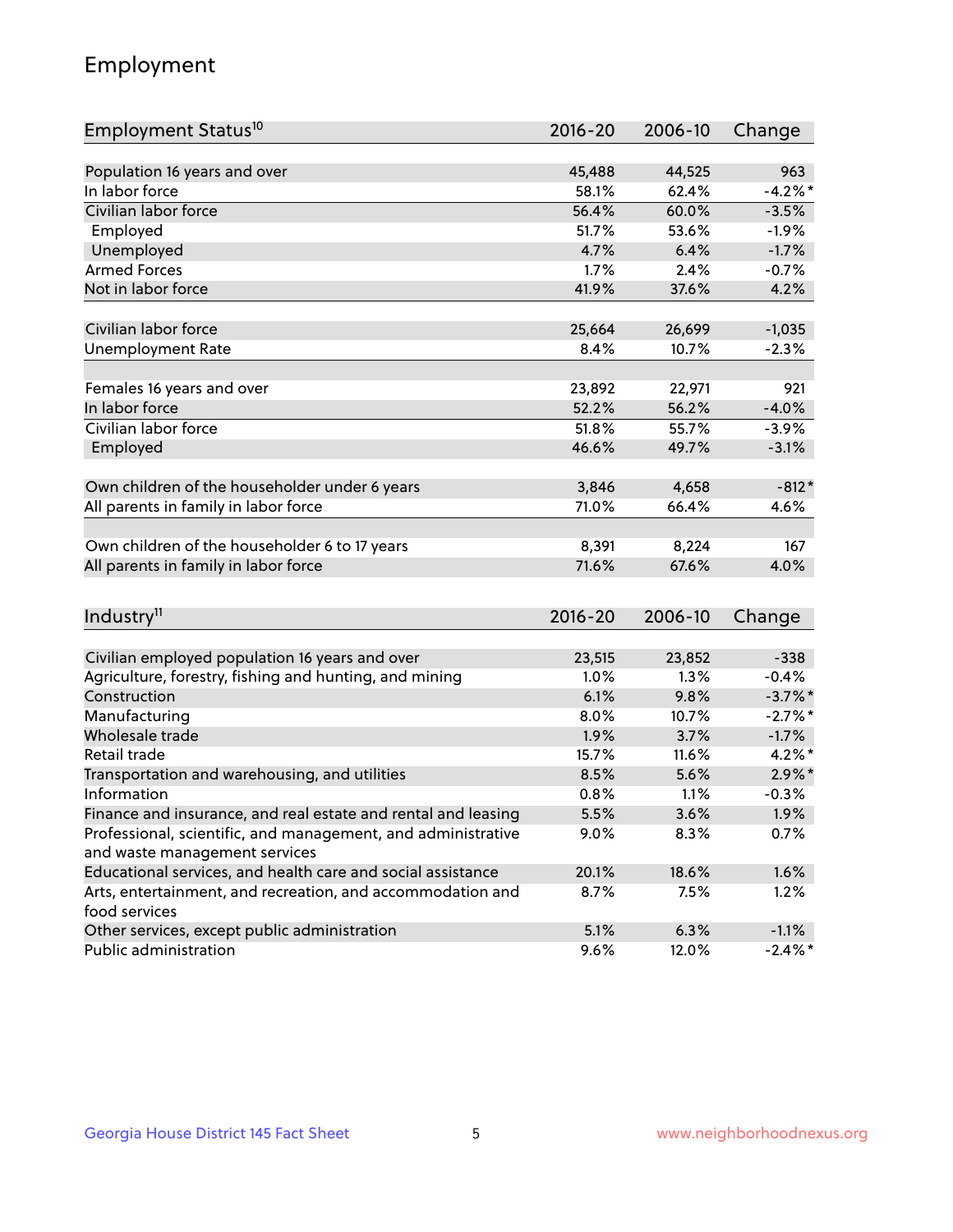## Employment, continued...

| Occupation <sup>12</sup>                                                    | $2016 - 20$    | 2006-10        | Change          |
|-----------------------------------------------------------------------------|----------------|----------------|-----------------|
| Civilian employed population 16 years and over                              |                |                |                 |
|                                                                             | 23,515         | 23,852         | $-338$          |
| Management, business, science, and arts occupations<br>Service occupations  | 27.6%<br>19.1% | 28.1%<br>17.8% | $-0.5%$<br>1.4% |
|                                                                             |                |                |                 |
| Sales and office occupations                                                | 23.9%          | 24.4%          | $-0.5%$         |
| Natural<br>and<br>resources,<br>construction,<br>maintenance<br>occupations | 12.3%          | 15.9%          | $-3.5%$ *       |
| Production, transportation, and material moving occupations                 | 17.0%          | 14.0%          | $3.1\%$ *       |
| Class of Worker <sup>13</sup>                                               | $2016 - 20$    | 2006-10        | Change          |
|                                                                             |                |                |                 |
| Civilian employed population 16 years and over                              | 23,515         | 23,852         | $-338$          |
| Private wage and salary workers                                             | 76.0%          | 72.0%          | 4.0%            |
| Government workers                                                          | 18.1%          | 22.3%          | $-4.2%$         |
| Self-employed in own not incorporated business workers                      | 5.9%           | 5.6%           | 0.3%            |
| Unpaid family workers                                                       | 0.0%           | 0.1%           | $-0.1%$         |
| Job Flows <sup>14</sup>                                                     | 2019           | 2010           | Change          |
|                                                                             |                |                |                 |
| Total Jobs in district                                                      | 12,098         | 14,945         | $-2,847$        |
| Held by residents of district                                               | 20.6%          | 21.1%          | $-0.5%$         |
| Held by non-residents of district                                           | 79.4%          | 78.9%          | 0.5%            |
| Jobs by Industry Sector <sup>15</sup>                                       | 2019           | 2010           | Change          |
|                                                                             |                |                |                 |
| Total Jobs in district                                                      | 12,098         | 14,945         | $-2,847$        |
| Goods Producing sectors                                                     | 13.9%          | 9.1%           | 4.7%            |
| Trade, Transportation, and Utilities sectors                                | 16.5%          | 12.9%          | 3.5%            |
| All Other Services sectors                                                  | 69.7%          | 77.9%          | $-8.3%$         |
|                                                                             |                |                |                 |
| Total Jobs in district held by district residents                           | 2,490          | 3,153          | $-663$          |
| <b>Goods Producing sectors</b>                                              | 17.6%          | 12.7%          | 4.9%            |
| Trade, Transportation, and Utilities sectors                                | 16.1%          | 14.2%          | 2.0%            |
| All Other Services sectors                                                  | 66.3%          | 73.1%          | $-6.8%$         |
|                                                                             |                |                |                 |
| Jobs by Earnings <sup>16</sup>                                              | 2019           | 2010           | Change          |
|                                                                             |                |                |                 |
| Total Jobs in district                                                      | 12,098         | 14,945         | $-2,847$        |
| Jobs with earnings \$1250/month or less                                     | 27.9%          | 27.5%          | 0.3%            |
| Jobs with earnings \$1251/month to \$3333/month                             | 33.5%          | 38.5%          | $-5.0%$         |
| Jobs with earnings greater than \$3333/month                                | 38.7%          | 34.0%          | 4.7%            |
| Total Jobs in district held by district residents                           | 2,490          | 3,153          | $-663$          |
| Jobs with earnings \$1250/month or less                                     | 32.9%          | 33.5%          | $-0.6%$         |
| Jobs with earnings \$1251/month to \$3333/month                             | 38.5%          | 44.9%          | $-6.4%$         |
| Jobs with earnings greater than \$3333/month                                | 28.6%          | 21.7%          | 7.0%            |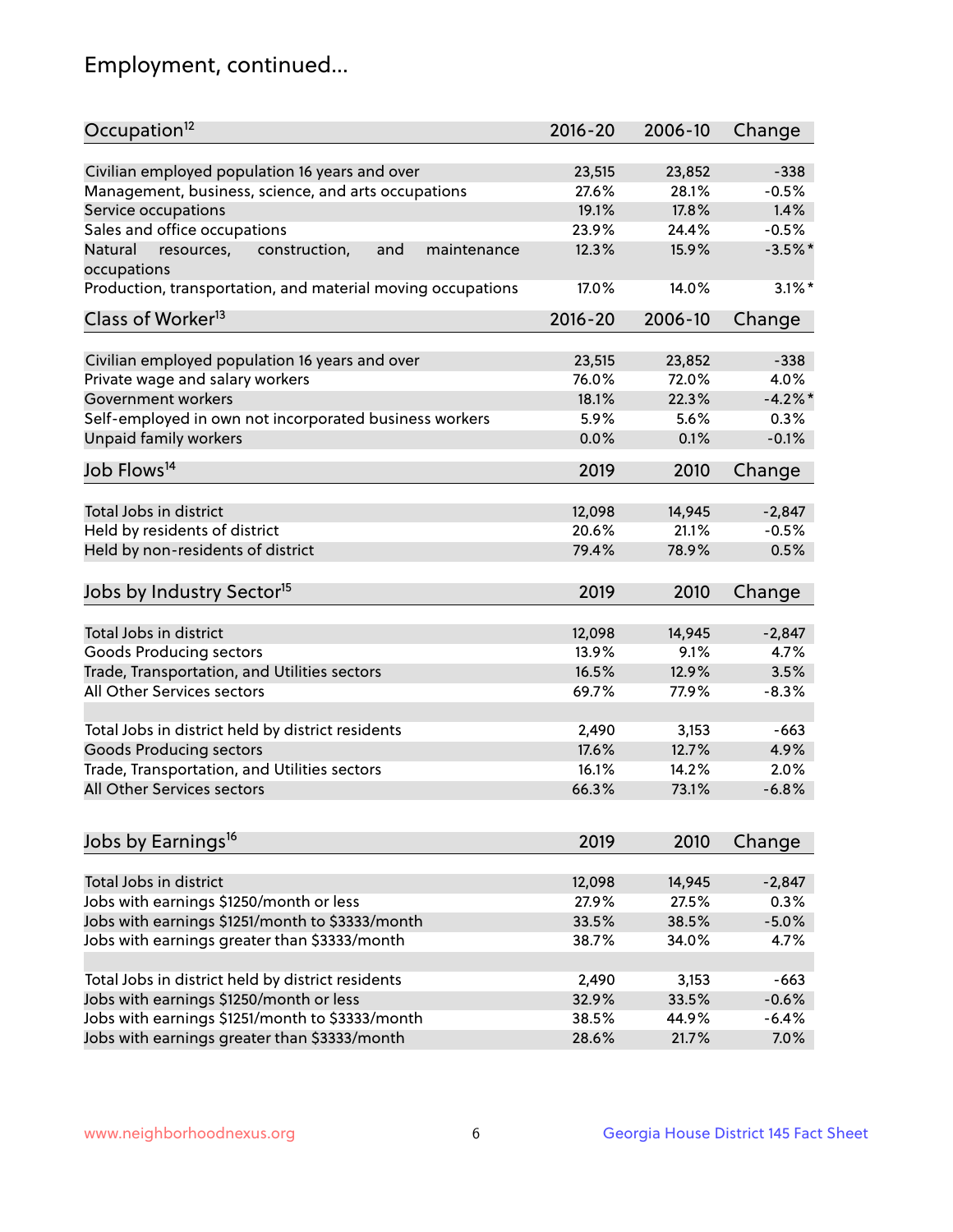## Employment, continued...

| Jobs by Age of Worker <sup>17</sup>               | 2019   | 2010   | Change   |
|---------------------------------------------------|--------|--------|----------|
|                                                   |        |        |          |
| Total Jobs in district                            | 12,098 | 14,945 | $-2,847$ |
| Jobs with workers age 29 or younger               | 19.7%  | 20.8%  | $-1.1%$  |
| Jobs with workers age 30 to 54                    | 55.4%  | 60.8%  | $-5.4%$  |
| Jobs with workers age 55 or older                 | 24.9%  | 18.5%  | 6.5%     |
|                                                   |        |        |          |
| Total Jobs in district held by district residents | 2,490  | 3,153  | $-663$   |
| Jobs with workers age 29 or younger               | 19.1%  | 19.8%  | $-0.7%$  |
| Jobs with workers age 30 to 54                    | 51.9%  | 60.0%  | $-8.2%$  |
| Jobs with workers age 55 or older                 | 29.0%  | 20.2%  | 8.8%     |
|                                                   |        |        |          |

#### Education

| School Enrollment <sup>18</sup>                | $2016 - 20$ | 2006-10 | Change    |
|------------------------------------------------|-------------|---------|-----------|
|                                                |             |         |           |
| Population 3 years and over enrolled in school | 14,389      | 14,688  | $-299$    |
| Nursery school, preschool                      | 5.4%        | 7.2%    | $-1.8%$   |
| Kindergarten                                   | 5.9%        | 6.0%    | $-0.1%$   |
| Elementary school (grades 1-8)                 | 43.4%       | 42.7%   | 0.7%      |
| High school (grades 9-12)                      | 19.9%       | 23.3%   | $-3.4%$   |
| College or graduate school                     | 25.4%       | 20.7%   | 4.7%      |
| Educational Attainment <sup>19</sup>           | $2016 - 20$ | 2006-10 | Change    |
|                                                |             |         |           |
| Population 25 years and over                   | 39,427      | 37,408  | $2,018*$  |
| Less than 9th grade                            | 4.3%        | 7.4%    | $-3.1%$   |
| 9th to 12th grade, no diploma                  | 9.3%        | 12.9%   | $-3.5%$ * |
| High school graduate (includes equivalency)    | 36.6%       | 37.0%   | $-0.4%$   |
| Some college, no degree                        | 22.7%       | 21.9%   | 0.8%      |
| Associate's degree                             | 8.8%        | 7.0%    | $1.8\%$ * |
| Bachelor's degree                              | 10.2%       | 9.4%    | 0.8%      |
| Graduate or professional degree                | 8.1%        | 4.4%    | $3.7\%$ * |
|                                                |             |         |           |
| Percent high school graduate or higher         | 86.4%       | 79.7%   | $6.7\%$ * |
| Percent bachelor's degree or higher            | 18.3%       | 13.9%   | 4.5%*     |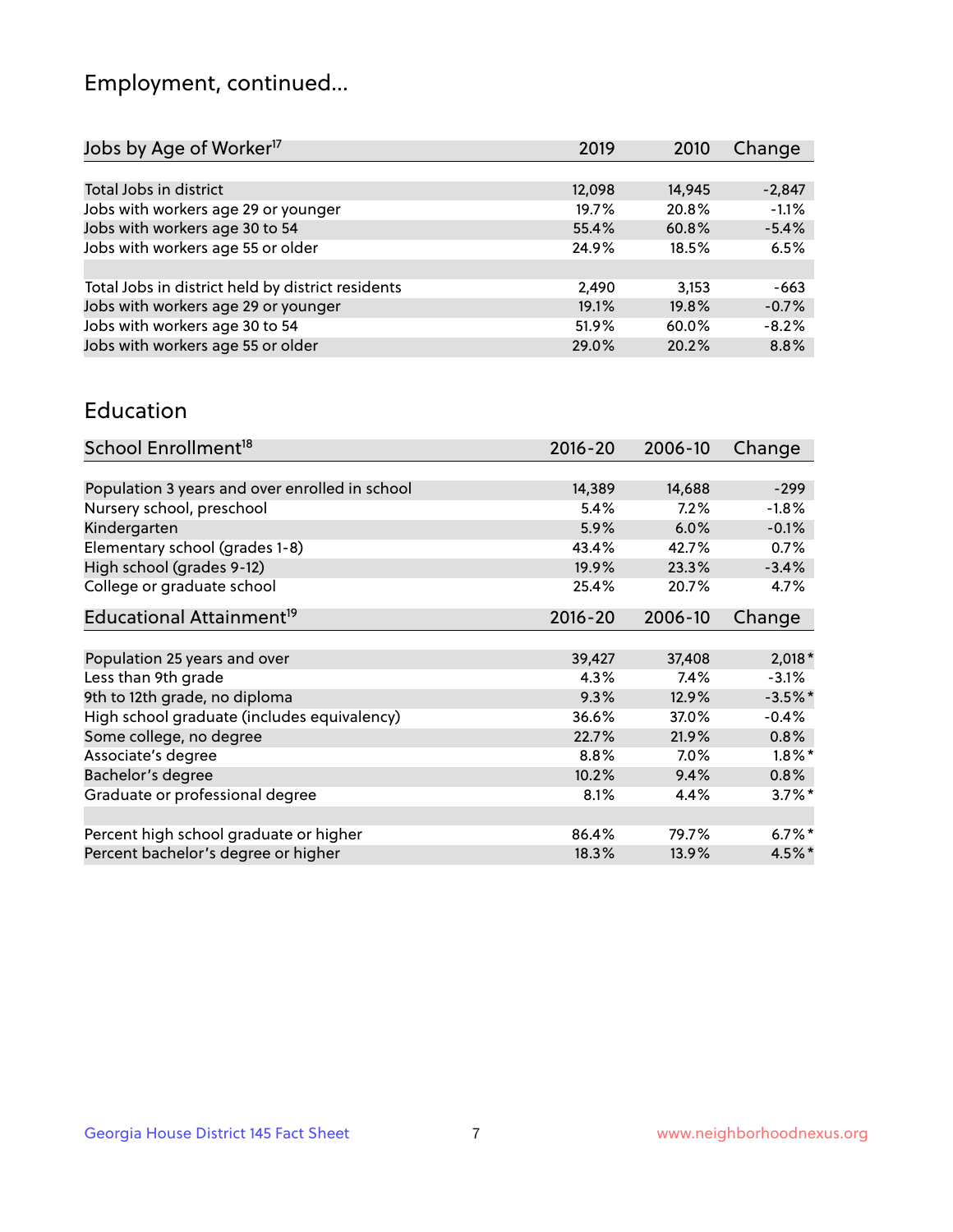## Housing

| Households by Type <sup>20</sup>                     | 2016-20     | 2006-10 | Change     |
|------------------------------------------------------|-------------|---------|------------|
|                                                      |             |         |            |
| <b>Total households</b>                              | 22,698      | 21,320  | $1,378*$   |
| Family households (families)                         | 65.6%       | 68.5%   | $-2.9%$    |
| With own children under 18 years                     | 25.7%       | 27.3%   | $-1.5%$    |
| Married-couple family                                | 43.7%       | 48.1%   | $-4.4\%$ * |
| With own children of the householder under 18 years  | 15.9%       | 16.6%   | $-0.7%$    |
| Male householder, no wife present, family            | 5.9%        | 4.6%    | 1.3%       |
| With own children of the householder under 18 years  | 2.0%        | 1.9%    | 0.1%       |
| Female householder, no husband present, family       | 16.0%       | 15.8%   | 0.2%       |
| With own children of the householder under 18 years  | 7.9%        | 8.8%    | $-0.9%$    |
| Nonfamily households                                 | 34.4%       | 31.5%   | 2.9%       |
| Householder living alone                             | 30.3%       | 26.6%   | $3.7\%$ *  |
| 65 years and over                                    | 12.7%       | 8.3%    | $4.4\%$ *  |
|                                                      |             |         |            |
| Households with one or more people under 18 years    | 29.7%       | 33.6%   | $-3.9\%$ * |
| Households with one or more people 65 years and over | 32.8%       | 23.1%   | $9.8\%$ *  |
|                                                      |             |         |            |
| Average household size                               | 2.49        | 2.67    | $-0.18$    |
| Average family size                                  | 3.11        | 3.24    | $-0.13$    |
|                                                      |             |         |            |
| Housing Occupancy <sup>21</sup>                      | 2016-20     | 2006-10 | Change     |
|                                                      |             |         |            |
| Total housing units                                  | 25,931      | 25,278  | 654        |
| Occupied housing units                               | 87.5%       | 84.3%   | $3.2\%$ *  |
| Vacant housing units                                 | 12.5%       | 15.7%   | $-3.2\%$ * |
|                                                      |             |         |            |
| Homeowner vacancy rate                               | 1.0         | 3.0     | $-2.0$     |
| Rental vacancy rate                                  | 6.3         | 10.7    | $-4.4$     |
|                                                      |             |         |            |
| Units in Structure <sup>22</sup>                     | $2016 - 20$ | 2006-10 | Change     |
|                                                      |             |         |            |
| Total housing units                                  | 25,931      | 25,278  | 654        |
| 1-unit, detached                                     | 67.8%       | 65.2%   | 2.5%       |
| 1-unit, attached                                     | 2.2%        | 3.1%    | $-0.9%$    |
| 2 units                                              | 2.6%        | 3.2%    | $-0.7%$    |
| 3 or 4 units                                         | 3.9%        | 2.8%    | 1.1%       |
| 5 to 9 units                                         | 5.0%        | 5.3%    | $-0.2%$    |
| 10 to 19 units                                       | 3.1%        | 0.9%    | $2.2\%$ *  |
| 20 or more units                                     | 1.2%        | 1.4%    | $-0.2%$    |
| Mobile home                                          | 14.0%       | 18.0%   | $-4.0\%$ * |
| Boat, RV, van, etc.                                  | 0.3%        | 0.0%    | 0.2%       |
|                                                      |             |         |            |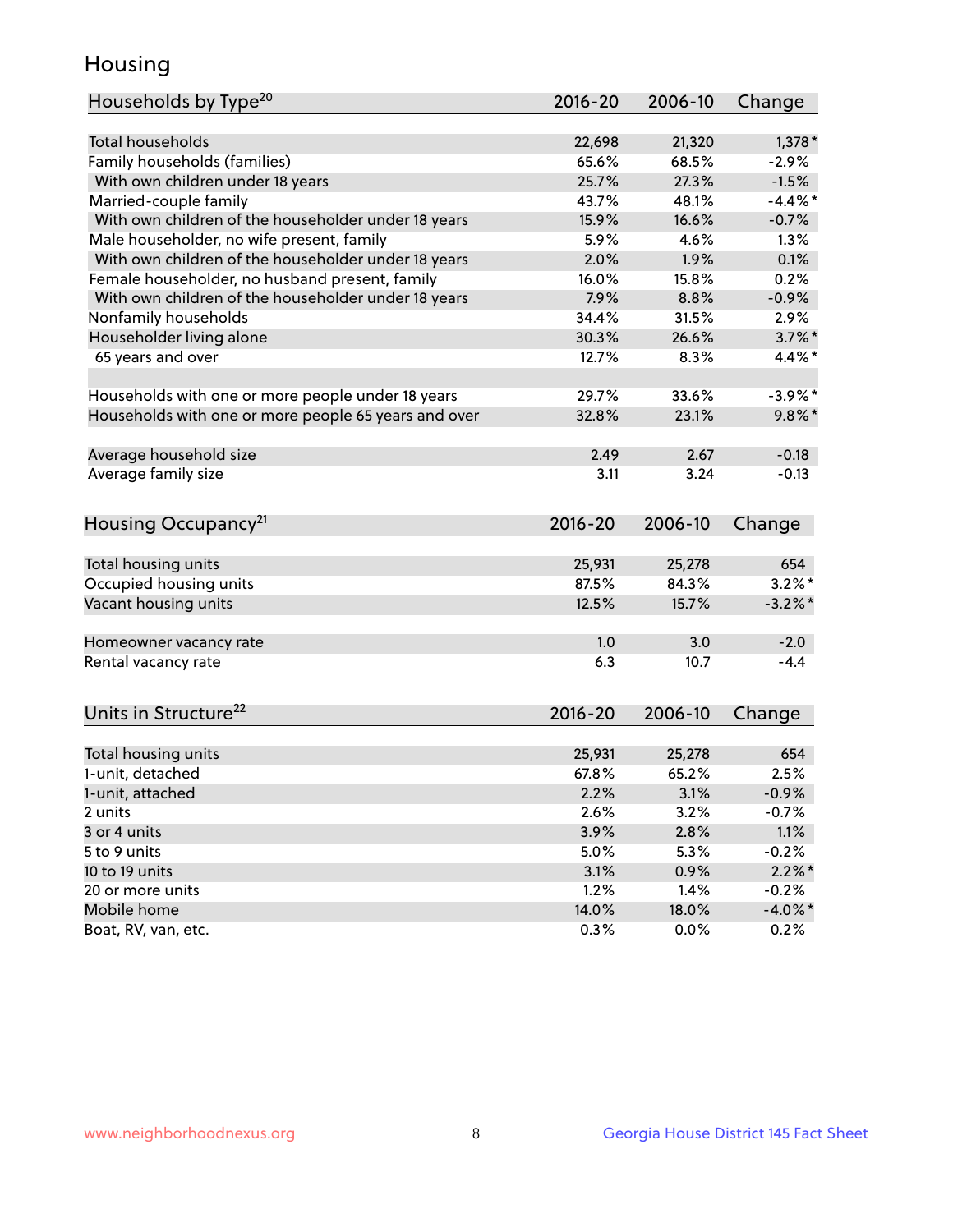## Housing, Continued...

| Year Structure Built <sup>23</sup>             | 2016-20     | 2006-10 | Change      |
|------------------------------------------------|-------------|---------|-------------|
| Total housing units                            | 25,931      | 25,278  | 654         |
| Built 2014 or later                            | 2.7%        | (X)     | (X)         |
| Built 2010 to 2013                             | 2.4%        | (X)     | (X)         |
| Built 2000 to 2009                             | 14.5%       | 13.2%   | 1.4%        |
| Built 1990 to 1999                             | 16.5%       | 21.7%   | $-5.2%$     |
| Built 1980 to 1989                             | 16.6%       | 16.2%   | 0.3%        |
| Built 1970 to 1979                             | 19.4%       | 19.7%   | $-0.3%$     |
| Built 1960 to 1969                             | 13.7%       | 15.1%   | $-1.4%$     |
| Built 1950 to 1959                             | 8.3%        | 9.1%    | $-0.8%$     |
| Built 1940 to 1949                             | 3.5%        | 3.0%    | 0.4%        |
| Built 1939 or earlier                          | 2.6%        | 2.1%    | 0.5%        |
|                                                |             |         |             |
| Housing Tenure <sup>24</sup>                   | $2016 - 20$ | 2006-10 | Change      |
| Occupied housing units                         | 22,698      | 21,320  | $1,378*$    |
| Owner-occupied                                 | 62.6%       | 65.0%   | $-2.5%$     |
| Renter-occupied                                | 37.4%       | 35.0%   | 2.5%        |
|                                                |             |         |             |
| Average household size of owner-occupied unit  | 2.50        | 2.61    | $-0.12$     |
| Average household size of renter-occupied unit | 2.49        | 2.78    | $-0.30*$    |
| Residence 1 Year Ago <sup>25</sup>             | $2016 - 20$ | 2006-10 | Change      |
| Population 1 year and over                     | 56,412      | 56,721  | $-309$      |
| Same house                                     | 89.3%       | 83.6%   | $5.8\%$ *   |
| Different house in the U.S.                    | 10.5%       | 16.1%   | $-5.5%$ *   |
| Same county                                    | 4.2%        | 8.8%    | $-4.5%$ *   |
| Different county                               | 6.3%        | 7.3%    | $-1.0%$     |
| Same state                                     | 3.8%        | 4.5%    | $-0.7%$     |
| Different state                                | 2.5%        | 2.8%    | $-0.3%$     |
| Abroad                                         | 0.1%        | 0.4%    | $-0.2%$     |
| Value of Housing Unit <sup>26</sup>            | $2016 - 20$ | 2006-10 | Change      |
|                                                |             |         |             |
| Owner-occupied units                           | 14,199      | 13,861  | 338         |
| Less than \$50,000                             | 16.8%       | 14.8%   | 2.0%        |
| \$50,000 to \$99,999                           | 26.1%       | 35.2%   | $-9.0\%$ *  |
| \$100,000 to \$149,999                         | 15.0%       | 21.7%   | $-6.7\%$ *  |
| \$150,000 to \$199,999                         | 22.1%       | 16.0%   | $6.1\%$ *   |
| \$200,000 to \$299,999                         | 10.5%       | 8.7%    | 1.7%        |
| \$300,000 to \$499,999                         | 7.0%        | 2.1%    | 4.9%        |
| \$500,000 to \$999,999                         | 2.1%        | 1.4%    | 0.7%        |
| \$1,000,000 or more                            | 0.5%        | 0.3%    | 0.2%        |
| Median (dollars)                               | 125,318     | 100,132 | 25,186*     |
| Mortgage Status <sup>27</sup>                  | $2016 - 20$ | 2006-10 | Change      |
| Owner-occupied units                           | 14,199      | 13,861  | 338         |
| Housing units with a mortgage                  | 49.1%       | 64.3%   | $-15.2\%$ * |
| Housing units without a mortgage               | 50.9%       | 35.7%   | 15.2%*      |
|                                                |             |         |             |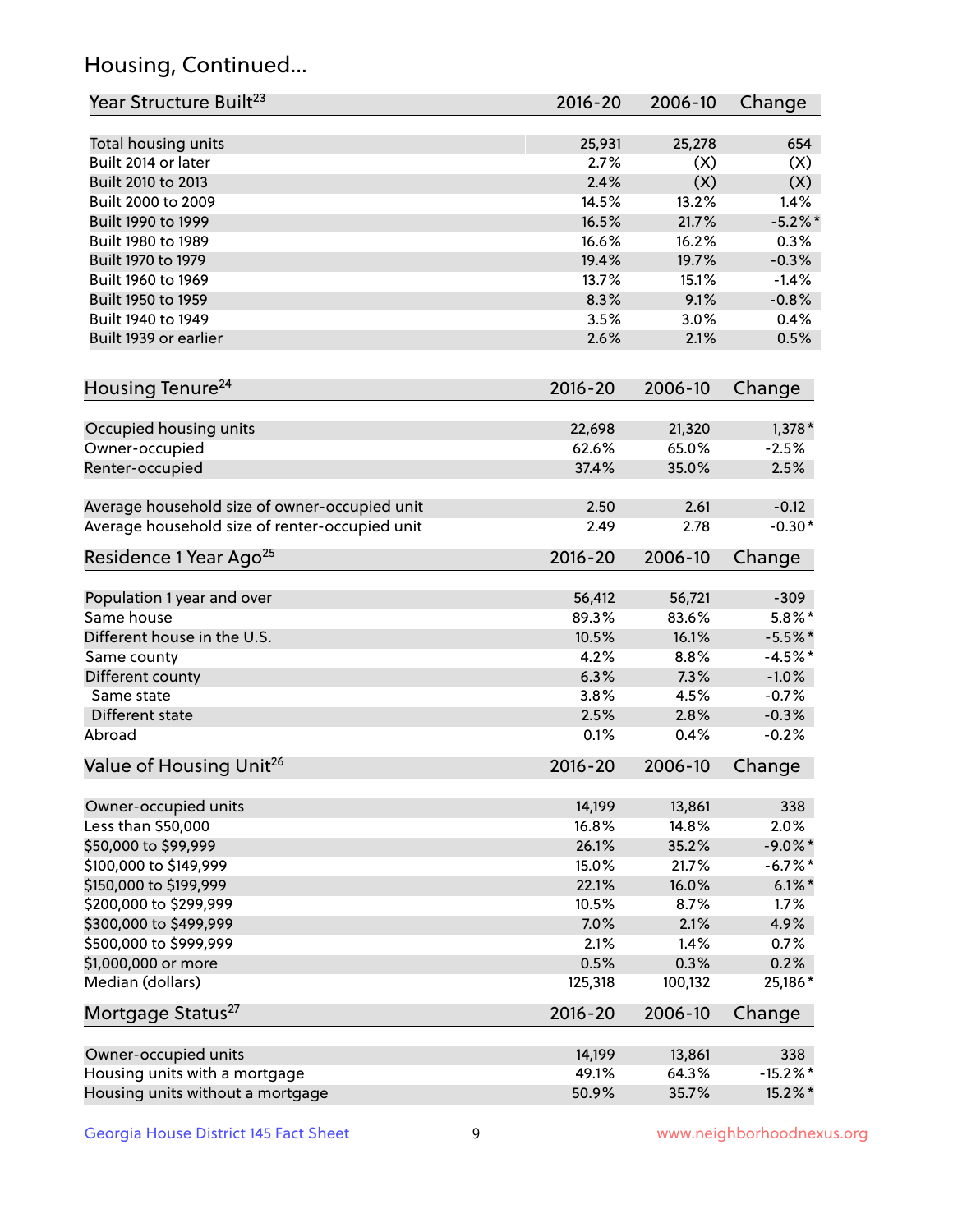## Housing, Continued...

| Selected Monthly Owner Costs <sup>28</sup>                                            | 2016-20 | 2006-10 | Change    |
|---------------------------------------------------------------------------------------|---------|---------|-----------|
| Housing units with a mortgage                                                         | 6,965   | 8,908   | $-1,942*$ |
| Less than \$300                                                                       | 0.1%    | 0.0%    | 0.1%      |
| \$300 to \$499                                                                        | 1.5%    | 2.9%    | $-1.4%$   |
| \$500 to \$999                                                                        | 37.6%   | 45.5%   | $-7.8%$   |
| \$1,000 to \$1,499                                                                    | 34.9%   | 32.7%   | 2.3%      |
| \$1,500 to \$1,999                                                                    | 16.2%   | 12.1%   | 4.2%      |
| \$2,000 to \$2,999                                                                    | 8.5%    | 6.1%    | 2.4%      |
| \$3,000 or more                                                                       | 1.2%    | 0.8%    | 0.4%      |
| Median (dollars)                                                                      | 1,109   | 1,022   | $87*$     |
| Housing units without a mortgage                                                      | 7,234   | 4,953   | $2,281*$  |
| Less than \$150                                                                       | 4.4%    | 2.5%    | 1.9%      |
| \$150 to \$249                                                                        | 12.9%   | 19.4%   | $-6.6%$   |
| \$250 to \$349                                                                        | 26.1%   | 33.5%   | $-7.3%$   |
| \$350 to \$499                                                                        | 30.6%   | 32.6%   | $-1.9%$   |
| \$500 to \$699                                                                        | 18.3%   | 9.1%    | 9.2%      |
| \$700 or more                                                                         | 7.6%    | 3.0%    | 4.6%      |
| Median (dollars)                                                                      | 377     | 334     | 43*       |
| Selected Monthly Owner Costs as a Percentage of<br>Household Income <sup>29</sup>     |         |         | Change    |
| Housing units with a mortgage (excluding units where<br>SMOCAPI cannot be computed)   | 6,945   | 8,863   | $-1,917*$ |
| Less than 20.0 percent                                                                | 53.7%   | 46.8%   | $6.9\%*$  |
| 20.0 to 24.9 percent                                                                  | 12.5%   | 14.9%   | $-2.4%$   |
| 25.0 to 29.9 percent                                                                  | 8.6%    | 7.6%    | 1.0%      |
| 30.0 to 34.9 percent                                                                  | 6.4%    | 8.1%    | $-1.7%$   |
| 35.0 percent or more                                                                  | 18.8%   | 22.6%   | $-3.8%$   |
| Not computed                                                                          | 20      | 45      | $-25$     |
| Housing unit without a mortgage (excluding units where<br>SMOCAPI cannot be computed) | 6,952   | 4,874   | $2,078*$  |
| Less than 10.0 percent                                                                | 47.4%   | 45.7%   | 1.8%      |
| 10.0 to 14.9 percent                                                                  | 19.5%   | 19.8%   | $-0.3%$   |
| 15.0 to 19.9 percent                                                                  | 6.7%    | 12.4%   | $-5.7%$   |
| 20.0 to 24.9 percent                                                                  | 9.9%    | 4.3%    | 5.6%      |
| 25.0 to 29.9 percent                                                                  | 7.4%    | 6.8%    | 0.5%      |
| 30.0 to 34.9 percent                                                                  | 2.1%    | 1.2%    | 0.9%      |
| 35.0 percent or more                                                                  | 7.0%    | 9.8%    | $-2.8%$   |
| Not computed                                                                          | 282     | 79      | 203       |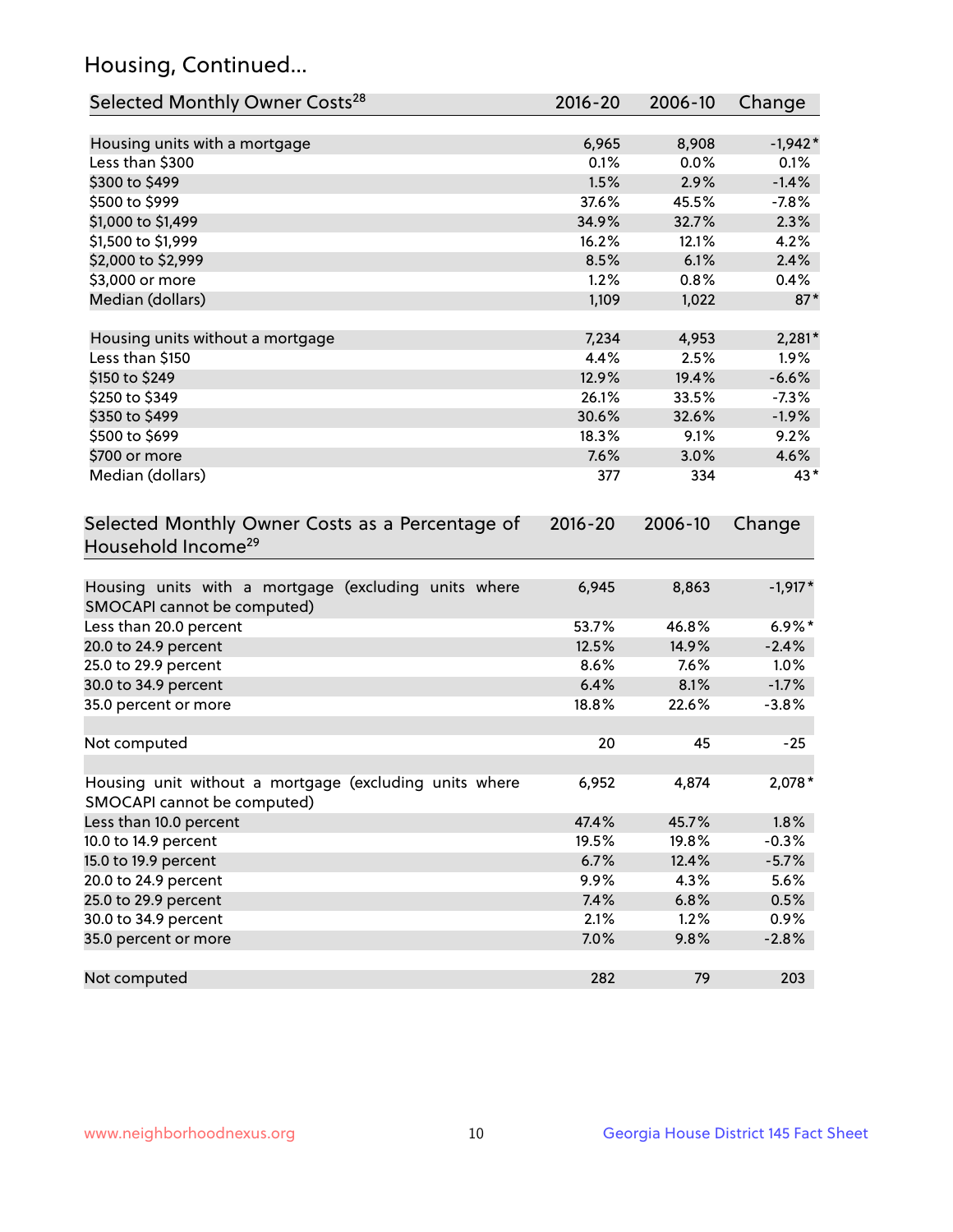## Housing, Continued...

| Gross Rent <sup>30</sup>   | 2016-20 | 2006-10 | Change   |
|----------------------------|---------|---------|----------|
|                            |         |         |          |
| Occupied units paying rent | 8,137   | 6,922   | $1,215*$ |
| Less than \$200            | 0.5%    | 2.0%    | $-1.5%$  |
| \$200 to \$499             | 11.6%   | 21.2%   | $-9.6%$  |
| \$500 to \$749             | 26.2%   | 33.1%   | $-6.8%$  |
| \$750 to \$999             | 34.2%   | 29.1%   | 5.0%     |
| \$1,000 to \$1,499         | 23.6%   | 13.4%   | 10.2%*   |
| \$1,500 to \$1,999         | 2.1%    | 1.1%    | 1.0%     |
| \$2,000 or more            | $1.8\%$ | 0.0%    | $1.8\%$  |
| Median (dollars)           | 836     | 700     | $136*$   |
|                            |         |         |          |
| No rent paid               | 361     | 537     | $-176$   |
|                            |         |         |          |

| Gross Rent as a Percentage of Household Income <sup>31</sup>                   | $2016 - 20$ | 2006-10 | Change   |
|--------------------------------------------------------------------------------|-------------|---------|----------|
|                                                                                |             |         |          |
| Occupied units paying rent (excluding units where GRAPI<br>cannot be computed) | 7,846       | 6,677   | 1,170    |
| Less than 15.0 percent                                                         | 13.7%       | 12.1%   | 1.6%     |
| 15.0 to 19.9 percent                                                           | 13.7%       | 14.8%   | $-1.1%$  |
| 20.0 to 24.9 percent                                                           | 8.4%        | 12.9%   | $-4.5%$  |
| 25.0 to 29.9 percent                                                           | 13.5%       | 7.0%    | $6.5%$ * |
| 30.0 to 34.9 percent                                                           | 12.4%       | 9.8%    | 2.6%     |
| 35.0 percent or more                                                           | 38.2%       | 43.3%   | $-5.1%$  |
|                                                                                |             |         |          |
| Not computed                                                                   | 652         | 782     | $-130$   |

## Transportation

| Commuting to Work <sup>32</sup>           | $2016 - 20$ | 2006-10 | Change     |
|-------------------------------------------|-------------|---------|------------|
|                                           |             |         |            |
| Workers 16 years and over                 | 23,795      | 24,504  | $-708$     |
| Car, truck, or van - drove alone          | 84.3%       | 80.8%   | $3.5\%$ *  |
| Car, truck, or van - carpooled            | 9.1%        | 14.1%   | $-5.0\%$ * |
| Public transportation (excluding taxicab) | $0.8\%$     | 0.1%    | 0.8%       |
| Walked                                    | 1.0%        | 1.9%    | $-0.9%$    |
| Other means                               | $1.9\%$     | 1.2%    | 0.7%       |
| Worked at home                            | 3.0%        | 1.9%    | 1.0%       |
|                                           |             |         |            |
| Mean travel time to work (minutes)        | 25.0        | 23.0    | $2.0*$     |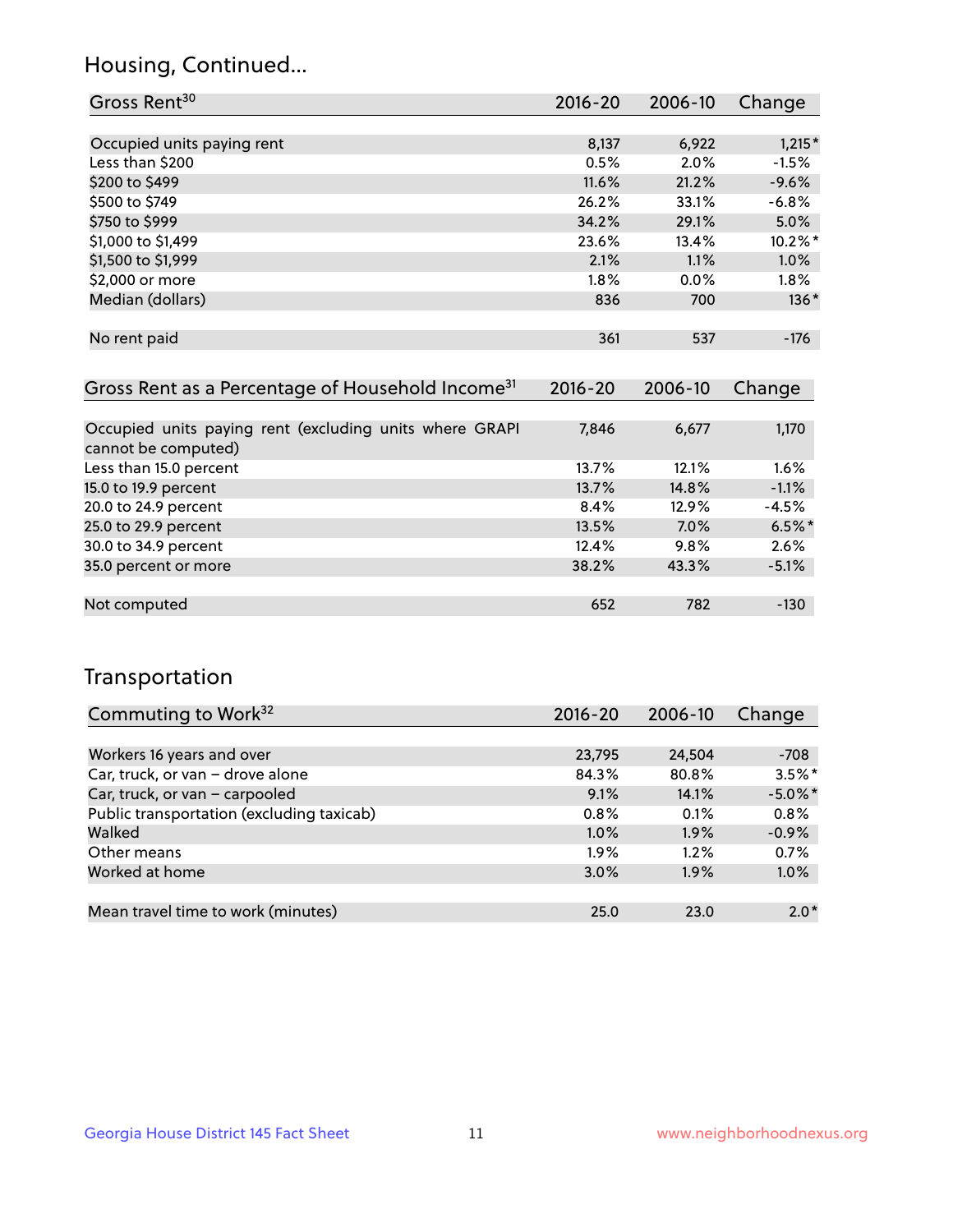## Transportation, Continued...

| Vehicles Available <sup>33</sup> | $2016 - 20$ | 2006-10 | Change   |
|----------------------------------|-------------|---------|----------|
|                                  |             |         |          |
| Occupied housing units           | 22,698      | 21,320  | $1,378*$ |
| No vehicles available            | 7.2%        | 7.7%    | $-0.4%$  |
| 1 vehicle available              | 33.4%       | 33.0%   | 0.4%     |
| 2 vehicles available             | 33.6%       | 34.3%   | $-0.6%$  |
| 3 or more vehicles available     | 25.8%       | 25.1%   | 0.7%     |

#### Health

| Health Insurance coverage <sup>34</sup>                 | 2016-20 |
|---------------------------------------------------------|---------|
|                                                         |         |
| Civilian Noninstitutionalized Population                | 56,138  |
| With health insurance coverage                          | 86.1%   |
| With private health insurance coverage                  | 58.9%   |
| With public health coverage                             | 40.5%   |
| No health insurance coverage                            | 13.9%   |
| Civilian Noninstitutionalized Population Under 19 years | 13,678  |
| No health insurance coverage                            | 8.7%    |
| Civilian Noninstitutionalized Population 19 to 64 years | 32,838  |
| In labor force:                                         | 23,992  |
| Employed:                                               | 22,040  |
| With health insurance coverage                          | 83.6%   |
| With private health insurance coverage                  | 77.7%   |
| With public coverage                                    | 10.3%   |
| No health insurance coverage                            | 16.4%   |
| Unemployed:                                             | 1,952   |
| With health insurance coverage                          | 40.8%   |
| With private health insurance coverage                  | 30.2%   |
| With public coverage                                    | 12.1%   |
| No health insurance coverage                            | 59.2%   |
| Not in labor force:                                     | 8,846   |
| With health insurance coverage                          | 79.2%   |
| With private health insurance coverage                  | 43.0%   |
| With public coverage                                    | 47.3%   |
| No health insurance coverage                            | 20.8%   |